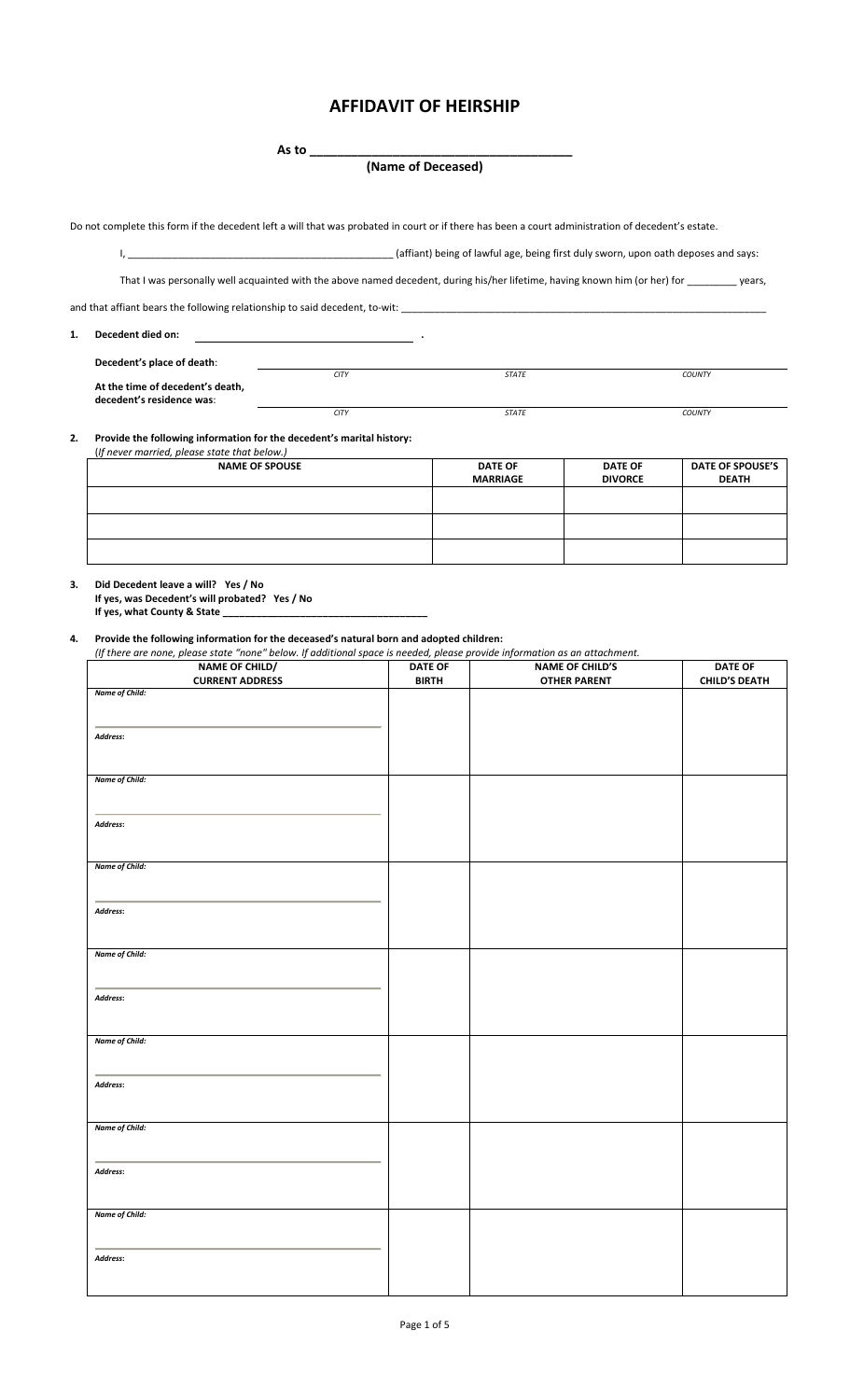#### 5. **Provide the following information for all deceased children of decedent (if any)**:

| Name of deceased child:                                                                                                                                        |                             |               |               |                                                                         |
|----------------------------------------------------------------------------------------------------------------------------------------------------------------|-----------------------------|---------------|---------------|-------------------------------------------------------------------------|
| Did he/she leave a will?<br>Yes / No                                                                                                                           | Was will probated? Yes / No |               |               |                                                                         |
| Name and address of<br>deceased child's<br>surviving spouse:                                                                                                   |                             |               |               |                                                                         |
| Name & Address of Child(ren) of Deceased Child                                                                                                                 | Living?                     | Date of Birth | Date of Death | <b>Name and Address of</b><br><b>Surviving Spouse of Deceased Child</b> |
| Name:                                                                                                                                                          |                             |               |               |                                                                         |
| Address:                                                                                                                                                       |                             |               |               |                                                                         |
| Name:                                                                                                                                                          |                             |               |               |                                                                         |
| Address:                                                                                                                                                       |                             |               |               |                                                                         |
| Name:                                                                                                                                                          |                             |               |               |                                                                         |
| Address:                                                                                                                                                       |                             |               |               |                                                                         |
| Name of deceased child:<br>Did he/she leave a will?<br>Was will probated? Yes / No<br>Yes / No<br>Name and address of<br>deceased child's<br>surviving spouse: |                             |               |               |                                                                         |
| Name & Address of Child(ren) of Deceased Child                                                                                                                 | Living?                     | Date of Birth | Date of Death | <b>Name and Address of</b><br><b>Surviving Spouse of Deceased Child</b> |
| Name:<br>Address:                                                                                                                                              |                             |               |               |                                                                         |
| Name:                                                                                                                                                          |                             |               |               |                                                                         |
| Address:                                                                                                                                                       |                             |               |               |                                                                         |
| Name:                                                                                                                                                          |                             |               |               |                                                                         |
| Address:                                                                                                                                                       |                             |               |               |                                                                         |
|                                                                                                                                                                |                             |               |               |                                                                         |

| Name of deceased child:                                                                                                                                                                                                                                                                            |         |               |               |                                                                         |  |  |
|----------------------------------------------------------------------------------------------------------------------------------------------------------------------------------------------------------------------------------------------------------------------------------------------------|---------|---------------|---------------|-------------------------------------------------------------------------|--|--|
| Did he/she leave a will? Yes / No<br>Was will probated? Yes / No<br>If yes, what County & State Theory of the State State of the State State State State State State State State State State State State State State State State State State State State State State State State State State State |         |               |               |                                                                         |  |  |
| Name and address of<br>deceased child's<br>surviving spouse:                                                                                                                                                                                                                                       |         |               |               |                                                                         |  |  |
| Name & Address of Child(ren) of Deceased Child                                                                                                                                                                                                                                                     | Living? | Date of Birth | Date of Death | <b>Name and Address of</b><br><b>Surviving Spouse of Deceased Child</b> |  |  |
| Name:                                                                                                                                                                                                                                                                                              |         |               |               |                                                                         |  |  |
| Address:                                                                                                                                                                                                                                                                                           |         |               |               |                                                                         |  |  |
| Name:                                                                                                                                                                                                                                                                                              |         |               |               |                                                                         |  |  |
| Address:                                                                                                                                                                                                                                                                                           |         |               |               |                                                                         |  |  |
| Name:                                                                                                                                                                                                                                                                                              |         |               |               |                                                                         |  |  |
| Address:                                                                                                                                                                                                                                                                                           |         |               |               |                                                                         |  |  |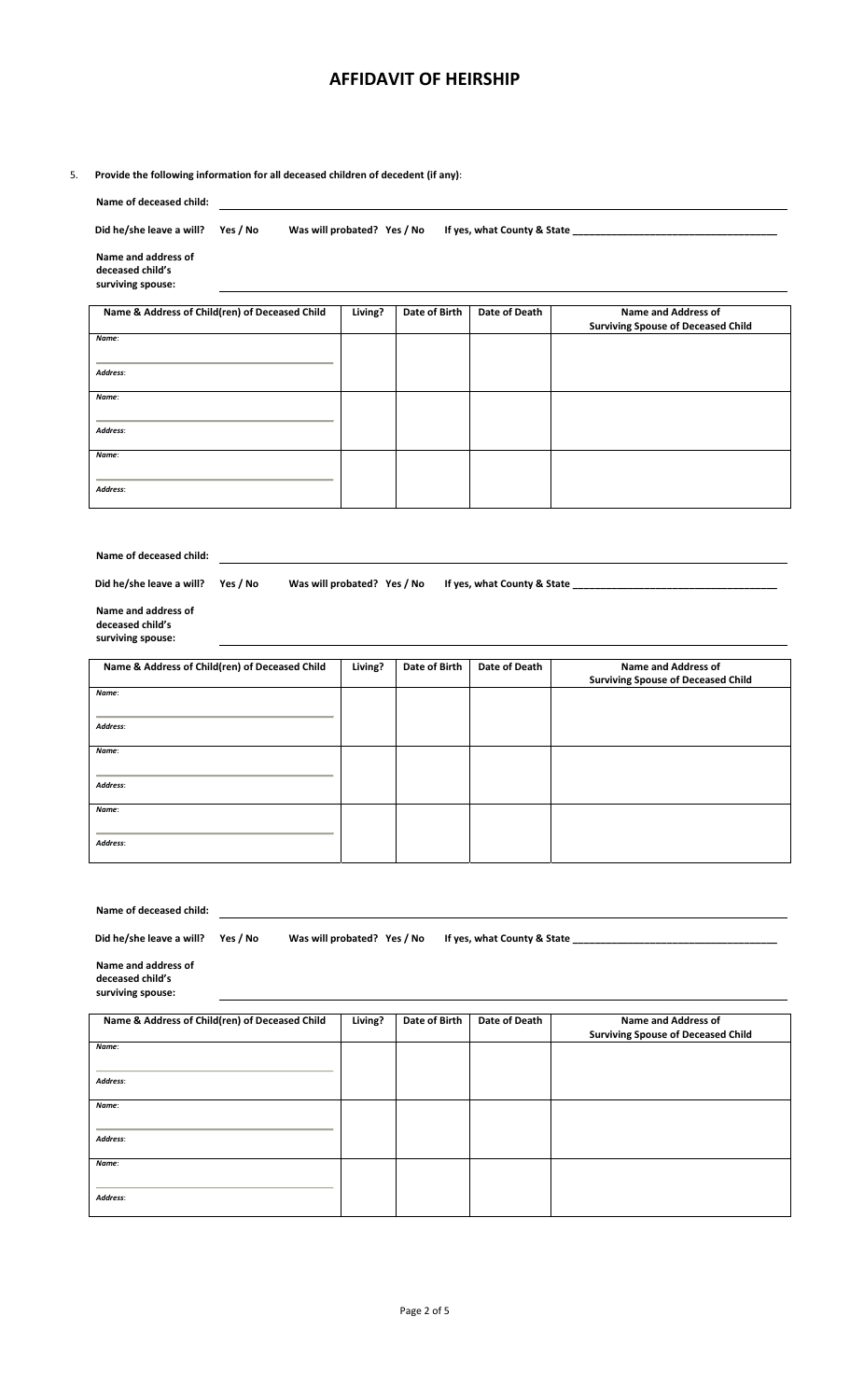6. If the decedent never married and did not have any children, provide the following information for the decedent's parents: *(IF DECEDENT LEFT SURVIVING CHILDREN, QUESTIONS 6, 7 & 8 NEED NOT BE ANSWERED.)*

| <b>DECEASED'S</b> | <b>PARENT'S NAME/</b>  | <b>PARENT'S DATE</b> |
|-------------------|------------------------|----------------------|
| <b>PARENTS</b>    | <b>CURRENT ADDRESS</b> | OF DEATH             |
|                   | Name:                  |                      |
| <b>MOTHER</b>     |                        |                      |
|                   | Address:               |                      |
|                   |                        |                      |
|                   | Name:                  |                      |
| <b>FATHER</b>     |                        |                      |
|                   | Address:               |                      |
|                   |                        |                      |

**7. Provide the following information for the decedent's brothers and/or sisters:** (*If there are none, please state "none" below.)* 

*(IF DECEDENT LEFT SURVIVING CHILDREN, QUESTIONS 6, 7 & 8 NEED NOT BE ANSWERED.)*

| Name of Brother/Sister | <b>Current Address</b> | Date of<br>Birth | <b>Brother's or Sister's</b><br>Date of Death |
|------------------------|------------------------|------------------|-----------------------------------------------|
|                        |                        |                  |                                               |
|                        |                        |                  |                                               |
|                        |                        |                  |                                               |
|                        |                        |                  |                                               |
|                        |                        |                  |                                               |

8. Provide the following information for the decedent's nieces and/or nephews born only to the deceased brothers/sisters listed in Item 6 above: (If there are none, please state "none" below. If additional space is needed, please provide information as an attachment.) *(IF DECEDENT LEFT SURVIVING CHILDREN, QUESTIONS 6, 7 & 8 NEED NOT BE ANSWERED.)*

| Name of Niece or Nephew | <b>Current Address</b> | Date of<br><b>Birth</b> | Name of Niece or<br>Nephew's<br><b>Deceased Parent</b> |
|-------------------------|------------------------|-------------------------|--------------------------------------------------------|
|                         |                        |                         |                                                        |
|                         |                        |                         |                                                        |
|                         |                        |                         |                                                        |
|                         |                        |                         |                                                        |
|                         |                        |                         |                                                        |
|                         |                        |                         |                                                        |

**\*\*\*\*\*\*\*\*\*\*\*\*\*\*\*\*\*\*\*\*\*\*\*\*\*\*\*\*\*\*\*\*\*\*\*\*\*\*\*\*\*\*\*\*\*\*\*\*\*\*\*\*\*\*\*\*\*\*\*\*\*\*\*\*\*\*\*\*\*\*\*\***

Signed this \_\_\_\_\_\_ day of \_\_\_\_\_\_\_\_\_\_\_\_\_\_\_\_\_\_\_\_\_\_\_\_\_\_\_\_\_\_\_\_\_\_\_, 20\_\_\_\_.

(SIGNATURE OF AFFIANT)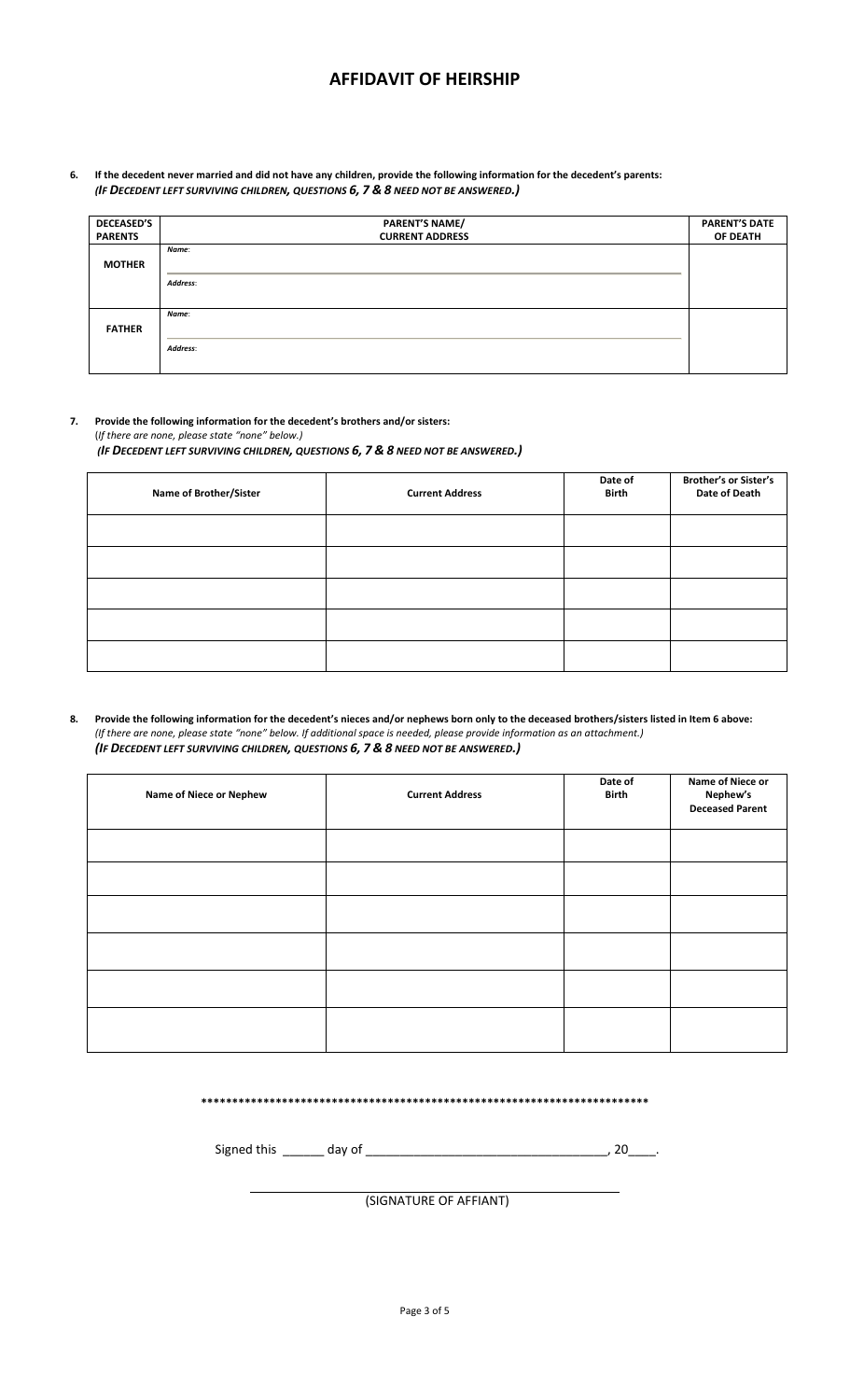| (Notary Seal)                                                                                       | Notary Public                                                                                            |
|-----------------------------------------------------------------------------------------------------|----------------------------------------------------------------------------------------------------------|
|                                                                                                     | My commission<br>expires:                                                                                |
|                                                                                                     |                                                                                                          |
|                                                                                                     |                                                                                                          |
|                                                                                                     |                                                                                                          |
|                                                                                                     |                                                                                                          |
|                                                                                                     |                                                                                                          |
| $\S$<br>COUNTY OF ___________________                                                               |                                                                                                          |
|                                                                                                     |                                                                                                          |
| undersigned authority, on<br><b>BEFORE</b><br>ME,<br>the                                            | personally<br>this<br>day<br>appeared                                                                    |
|                                                                                                     | in the to be the person whose name is subscribed to the series of the person whose name is subscribed to |
| the foregoing instrument, and acknowledged to me that he/she executed the same for the purposes and |                                                                                                          |
| consideration therein expressed.                                                                    |                                                                                                          |
|                                                                                                     |                                                                                                          |
|                                                                                                     |                                                                                                          |
|                                                                                                     |                                                                                                          |
|                                                                                                     |                                                                                                          |
| (Notary Seal)                                                                                       | Notary Public                                                                                            |

My commission expires: